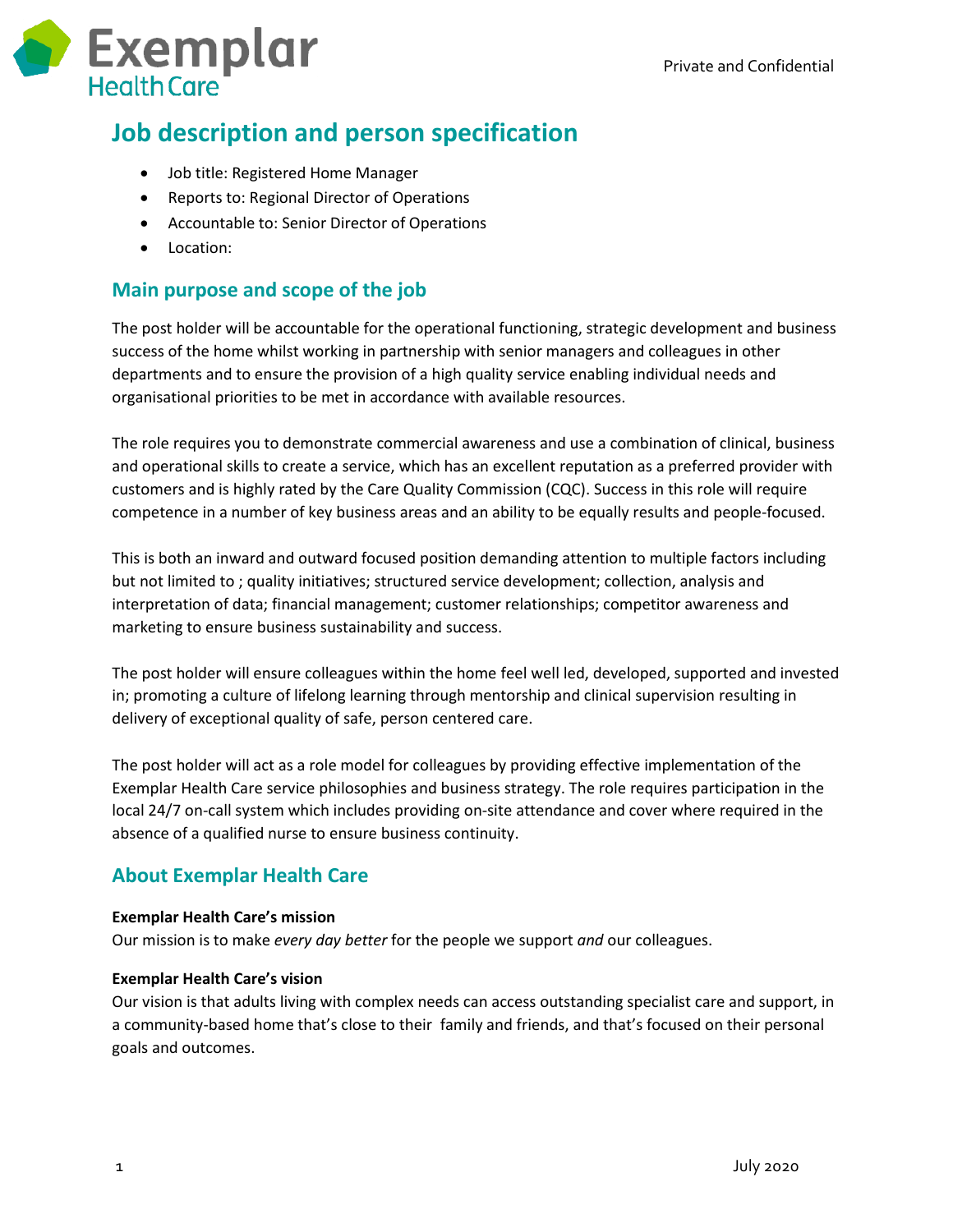

#### **Exemplar Health Care's values**

Our values express what it's like to work at Exemplar Health Care and our colleagues should make these a part of everything that they do. We're looking for people whose personal values match our values of:

- Fun
- Integrity
- Responsive
- Success
- Teamwork

Read more about our values [here.](https://www.exemplarhc.com/about-us/our-values)

## **Key responsibilities**

- Accountable for all Care Quality Commission, Regulatory, Statutory and quality monitoring requirements.
- Provide clinical oversight and hold clinical accountability for delivery of safe and effective care.
- To ensure the home is appropriately resourced and develop pro-active plans to reduce vacancies or reliance on agency staffing.
- Be accountable for the safe recruitment process of new colleagues.
- Deliver clinical supervision and the appraisal/PDR process.
- Ensure that detailed action plans are designed and maintained to drive continuous service improvement.
- Ensure that service user safety is paramount and maintained through robust clinical governance structures.
- To ensure that the service has a positive leadership culture concerning service delivery, safeguarding and whistle blowing.
- Analyse and submit statistical data and reports on time.
- When attending business KPI reviews, present knowledgeable information and feedback.
- Hold operational accountability for the occupancy and financial performance of the home.
- Responsible for achieving occupancy and revenue against target.
- Responsible for managing the profit & loss (P&L) of the home and actively chase-aged debt.
- Ensure that the standards of care delivery meet contract specifications; this includes spot purchase contracts and frameworks.
- Ensure that the home complies with standards of the Health & Social Care Act 2012.
- To encourage and support good communications with all MDT members, primary and secondary support service, CHC, CCG's, NHS Trusts and Local Authority commissioners.

You may be expected to undertake personal care of male and female service users as part of the role which could include washing, dressing, and providing support with toileting and if required continence care, oral care, grooming, use of specific equipment to move a service user safely and supporting service users to eat and drink.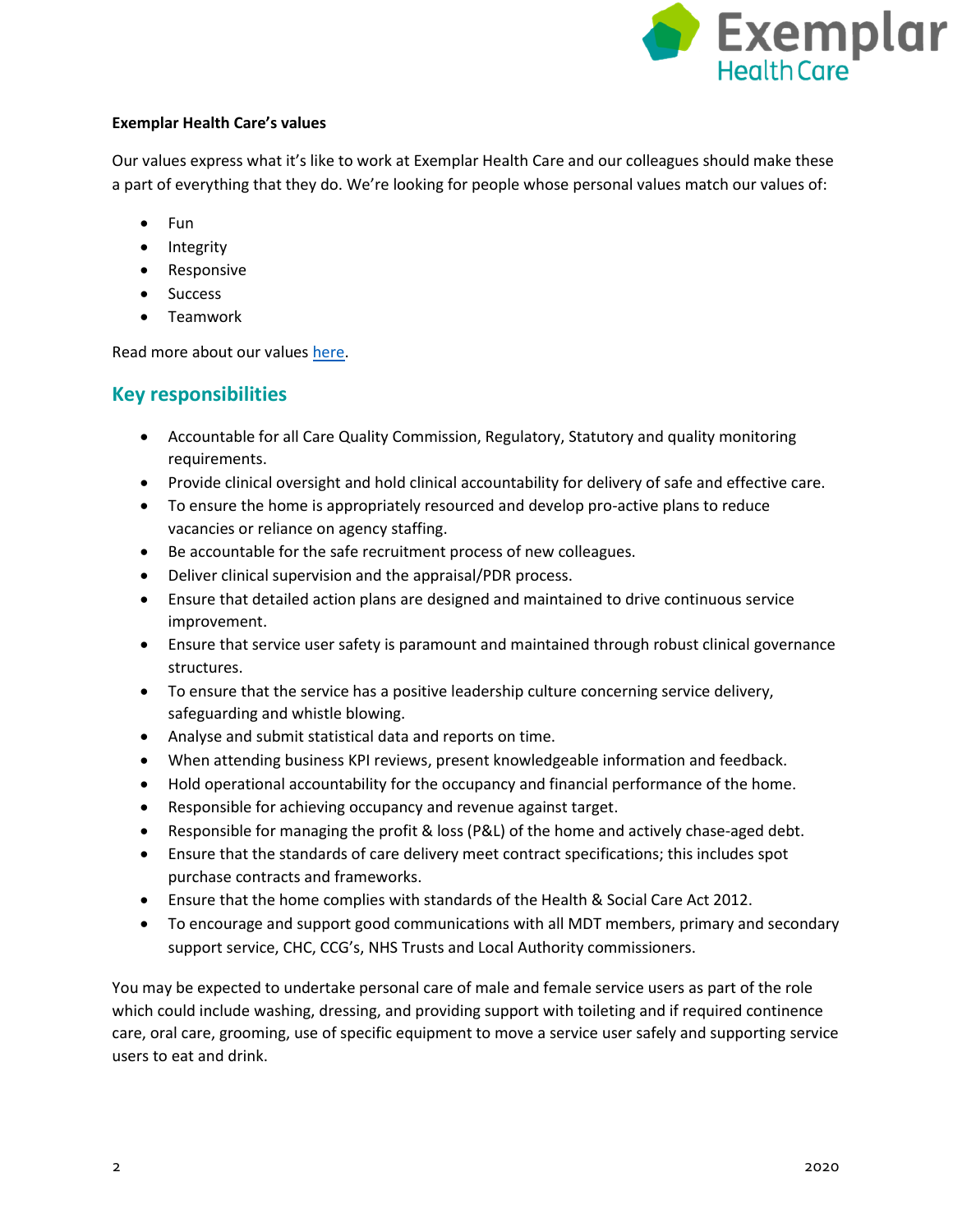

#### **Referral management**

- Assess referrals within policy timescales and produce high quality reports ahead of funding panels.
- To identify marketing opportunities and develop a marketing plan.
- Demonstrate effectiveness in developing and maintaining relationships with key customers to maximise effective communication.
- Maximises bed occupancy and minimises vacant bed days by ensuring proactive engagement with local Commissioners and Care Co-coordinators.
- Maintain a pipeline of referrals in anticipation of planned and unplanned discharges. Ensure there is an identified care pathway between the home and the OneCare service to ensure continuity of care.

#### **Quality Assurance**

- To implement and maintain an effective quality assurance programme to promote high quality best practice and continuous improvement of service.
- Be accountable for facilitating a programme of clinical and operational audit and taking action as required as a result of audit findings.
- To ensure quality and safe practice in all activities relating to service user care by putting systems in place to guide, monitor and evaluate care and services provided.
- Ensure readiness for CQC inspection through the maintenance of process and procedures aligned with the KLOE framework.
- To ensure that visits by such bodies as the Care Quality Commission, are facilitated effectively, and that all subsequent correspondence and actions are appropriately managed.
- Assist as required with the review and development of Company Policies and Procedures.
- In partnership with the senior management team participate in the strategic development of the organisation and assist with the identification and development of strategies for the planning and delivery of quality, innovative specialist services.

## **Health and safety**

As an employee of Exemplar Health Care Health Care, the post holder has a duty under the Health and Safety at Work Act 1974, to: -

- Take reasonable care of the health and safety of themselves and all other persons who may be affected by their acts or omissions at work.
- Co-operate with their employer to ensure compliance with Health and Safety legislation and the Health and Safety policies and procedures of the service, not intentionally or recklessly interfere with, or misuse, anything provided in the interests of health, safety, or welfare, in pursuance of any of the relevant statutory provisions.
- Recognise the personal right of the service user to positive risk taking in promoting their own recovery, working within identified guidelines.
- Have a general duty to take reasonable care for the health and safety of self and others who may be affected by their acts or omissions at work. All safety rules, regulations and codes of practice relating to the work area should be observed.
- Report all accidents, dangerous occurrences, incidents and hazards in line with company policy.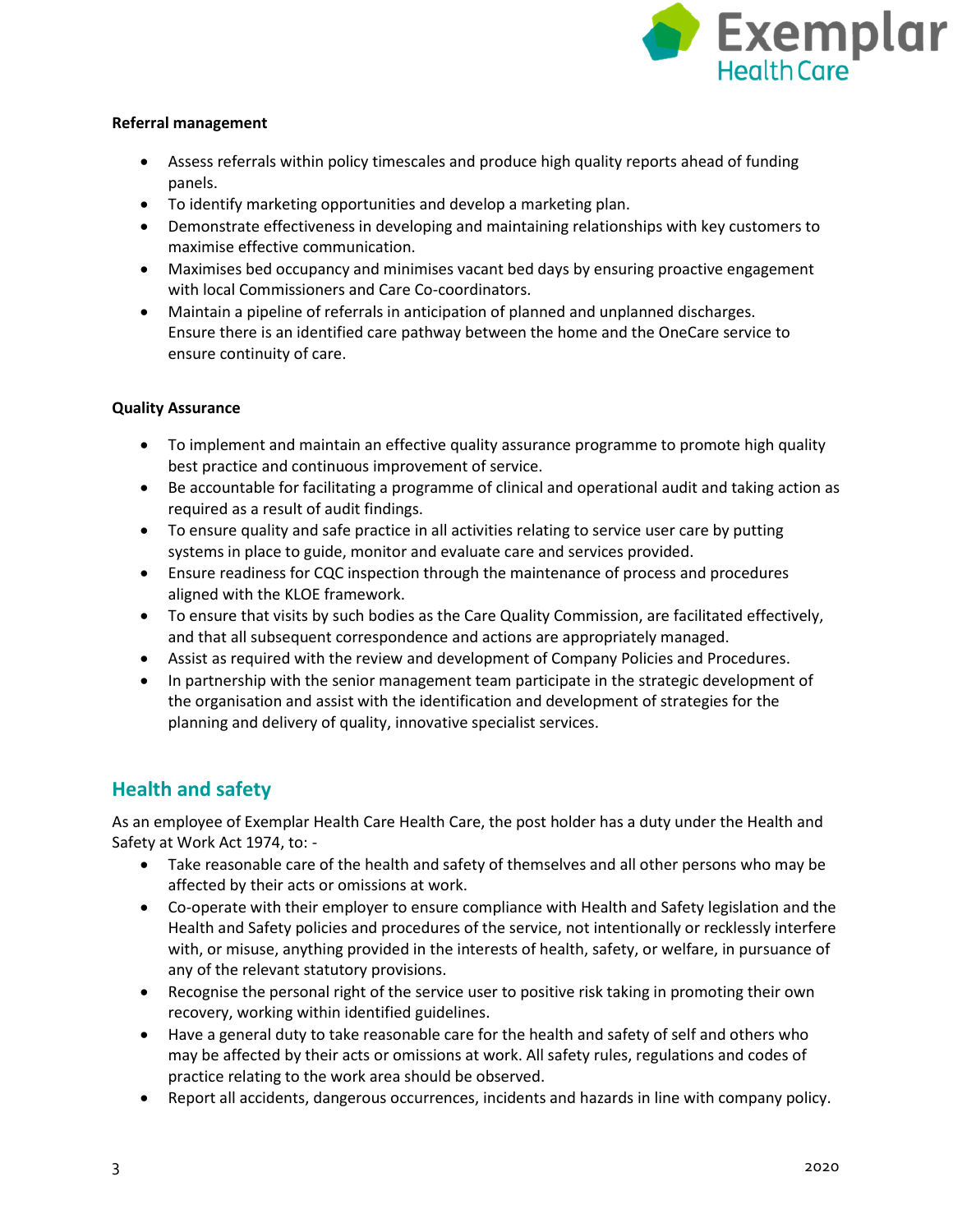

 Respect confidentiality relating to information gained through employment with the organisation and to ensure information is not disclosed to any unauthorised person/agency.

## **Safeguarding**

Colleagues are required to take responsibility in all areas of work for safeguarding people at risk (both adults and children) from any form of abuse or neglect. When delivering care and support, colleagues are required to comply with the requirements of legislation relating to care in the UK, including the Care Act (2014) and Mental Capacity Act 2005, which incorporates the Deprivation of Liberty Safeguards (DoLS).

To comply with the Exemplar Health Cares' Safeguarding Children and Adults policies, procedures and protocols, all individual colleagues (paid or unpaid) have a duty to safeguard and promote the welfare of children, young people and vulnerable adults.

This will require you to:

- Ensure you are familiar with and comply with local Child Protection Procedures and protocols for promoting and safeguarding the welfare of children and young people.
- Ensure you are familiar and comply with the Local Multi Agency Safeguarding Vulnerable Adults plans and procedures.
- Ensure you are familiar and comply with local protocols and systems for information sharing.
- Know the appropriate contact numbers and required reporting lines.
- Participate in required training and supervision.
- Comply with required professional boundaries and codes of conduct

#### **Data protection**

The post holder must at all times respect the confidentiality of information in line with the requirements of the UK Data Protection Act 2018 and the General Data Protection Regulation (GDPR) 2018. This includes, if required to do so, obtain, process and/or use information held on a computer in a fair and lawful way, to hold data only for the specified registered purposes and to use or disclose data only to authorised persons or organisations as instructed.

This job description may be subject to review and appropriate modification. The post holder may be required to undertake other relevant and appropriate duties as reasonably required.

I confirm I have read and understand this Job Description.

Name of post holder: …………………………………..

| Signature: |  |
|------------|--|

Date: <u>…………………………………………</u>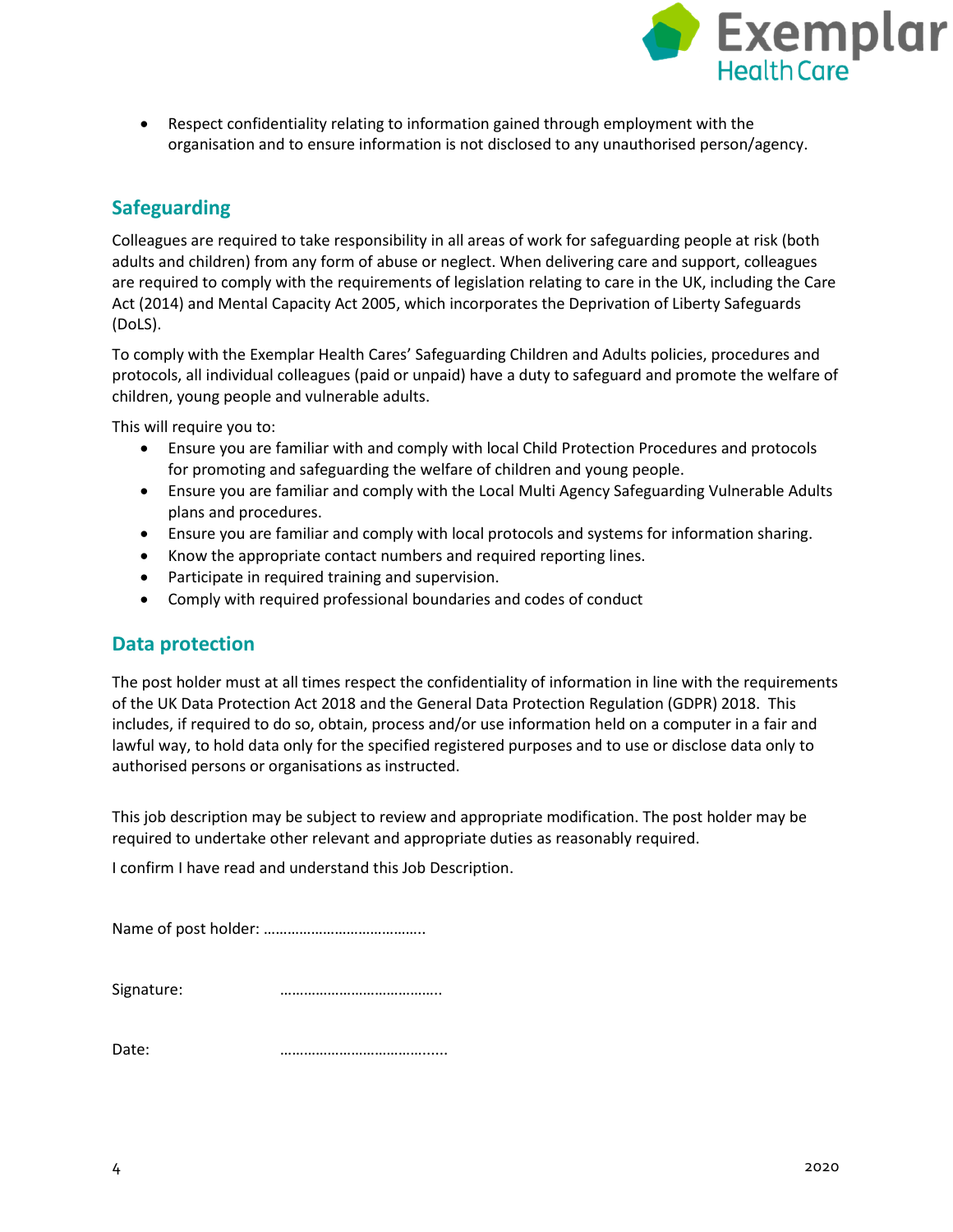

# **Person specification – Home Manager**

#### **Qualifications and Training**

|                                 | <b>Essential</b> | <b>Desirable</b> | <b>How assessed</b>             |
|---------------------------------|------------------|------------------|---------------------------------|
| Registered first level nurse    | <b>Yes</b>       |                  | Application Form, Certificates  |
| with current pin number* or     |                  |                  |                                 |
| equivalent experience           |                  |                  |                                 |
| Training certificate or         | <b>Yes</b>       |                  | Application Form, Certificates, |
| qualification i.e. 730, PTTLS,  |                  |                  | Interview                       |
| Mentor qualification or         |                  |                  |                                 |
| assessor /supervisor training   |                  |                  |                                 |
| Post qualification training and |                  | Yes              | Application, Interview,         |
| <b>CPD</b>                      |                  |                  | certificates                    |
| Completion of a leadership      |                  | Yes              | Certificates                    |
| programme                       |                  |                  |                                 |

#### **Skills, Experience and Ability**

|                                   | <b>Essential</b> | <b>Desirable</b> | <b>How assessed</b>           |
|-----------------------------------|------------------|------------------|-------------------------------|
| Minimum 3 years post NMC          | Yes              |                  | Application, Interview        |
| registration experience*          |                  |                  |                               |
| Experience of auditing and        | Yes              |                  | Application, Interview        |
| quality assurance processes       |                  |                  |                               |
| Ability to dealing with patients  | Yes              |                  | Application, Interview        |
| or service users with             |                  |                  |                               |
| challenging behaviours            |                  |                  |                               |
| Good understanding of MCA         | Yes              |                  | Application, Interview        |
| and DolS procedures               |                  |                  |                               |
| Good command of Word, Excel       |                  | Yes              | Application, Interview,       |
| and Outlook                       |                  |                  | certificates                  |
| Able to collect, research and     | Yes              |                  | Application, Interview, Case  |
| analyse /interpret data           |                  |                  | study                         |
| Familiar with admission and       |                  | Yes              | Application, Interview,       |
| discharge planning                |                  |                  |                               |
| <b>Effective Time Management</b>  | Yes              |                  | Application, Interview,       |
|                                   |                  |                  | <b>Assessment Centre</b>      |
| Ability to prepare and            |                  |                  | Application, Interview,       |
| implement business plans          |                  |                  |                               |
| Can work under own initiative     | Yes              |                  | Application, Interview        |
| Can both mentor and coach         | Yes              |                  | Application, Interview,       |
| students and team members         |                  |                  |                               |
| <b>Excellent oral and written</b> | Yes              |                  | Application, Interview, QUEST |
| communication skills              |                  |                  | assessment                    |
| Familiar with admission and       |                  | Yes              | Application, Interview        |
| discharge planning                |                  |                  |                               |
| <b>Effective Time Management</b>  | Yes              |                  | Application, Interview        |